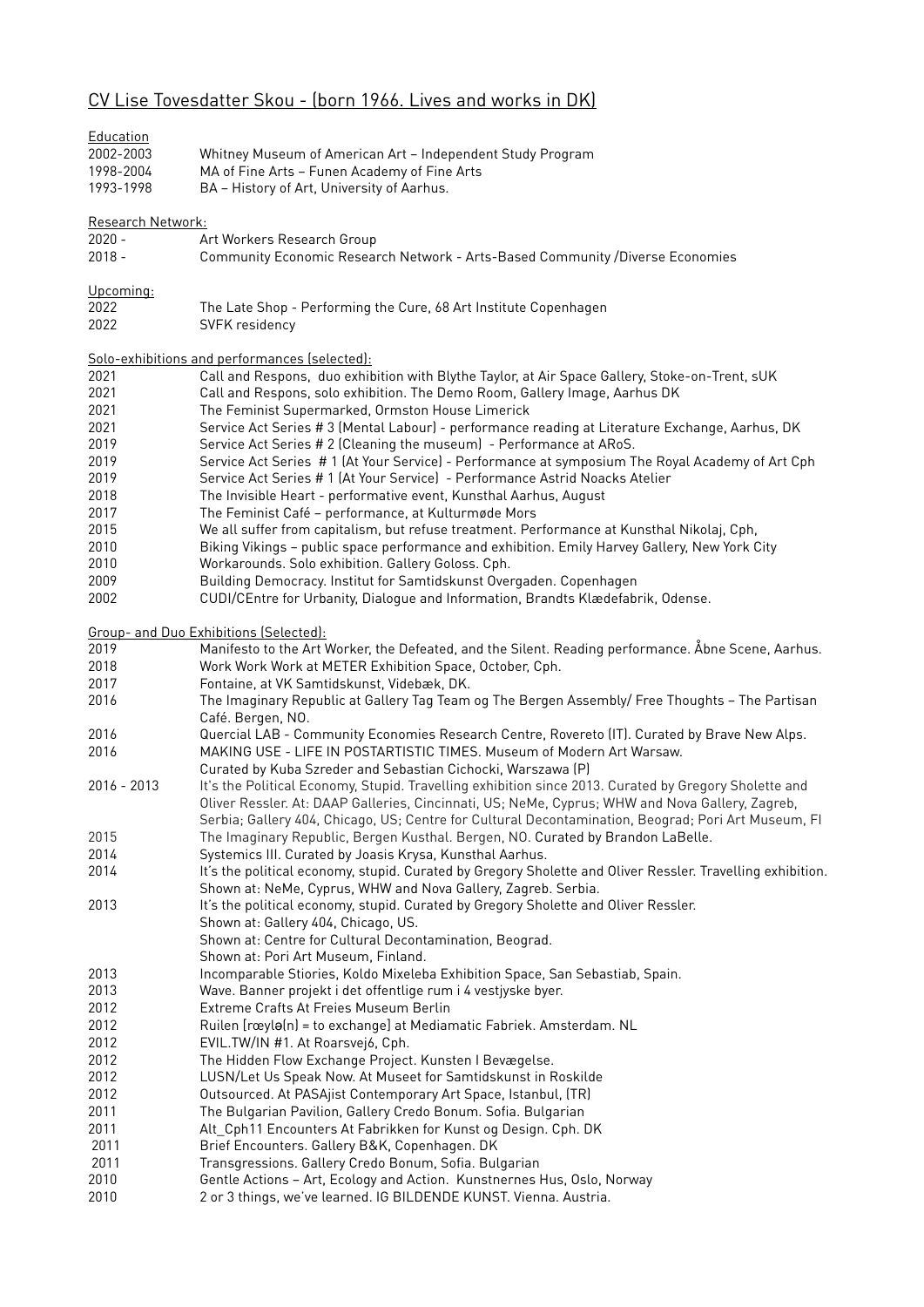| 2010 | Streets of Cairo. Townhouse Gallery, Cairo. Egypt                                                  |
|------|----------------------------------------------------------------------------------------------------|
| 2010 | BB4 / Bucharest Biennial # 4 - On Producing Possibilities. Bucharest, Rumania                      |
| 2010 | Land of Human Rights - < Rotor>. Graz, Austria                                                     |
| 2009 | Environmental Justice - Charlottenborg, Cph. DK                                                    |
|      | Ideen om at dele. Participated in a project by Kerstin Bergendal in collaboration with Kunsthallen |
|      | Nikolaj. At Brønshøj Bibliotek/Library. Cph                                                        |
|      | Printed Matter - Writings and Observations, Labyrint 09. Stockholm (SE)                            |
|      | Building Democracy. Solo Exhibition. rum46. Aarhus                                                 |
|      |                                                                                                    |
|      | Building Democracy. Solo exhibition.                                                               |
|      | Institut for Samtidskunst Overgaden. Copenhagen                                                    |
|      | Land of Human Rights - < Rotor>. Graz Austria                                                      |
| 2008 | Waterways - Salo Art Museum. Salo. Finland.                                                        |
| 2008 | Katastrofenalarm, NGBK, Berlin                                                                     |
| 2008 | Radical Software - Den Frie Udstillingsbygning, Cph                                                |
| 2008 | Free Culture Camp, rum46, Aarhus. DK.                                                              |
| 2007 | Posters of Radiant Optimism, Mess Hall, Chicago, (US)                                              |
|      | Welcome to the Danish Pavilion, Westverk, Hamburg (D)                                              |
|      | Public Picnic - gardens as sites for critique, counterculture and sociality                        |
|      | ART IS NOT MUTE - Institute of Cont. Art. Dunaújváros. HU.                                         |
|      | Spooky Truth, Hal D, Copenhagen. www.hallo-danmark.dk                                              |
|      | ART IS NOT MUTE, Ersta Konsthall. SE                                                               |
|      | Pedagogical Factory. Hyde Park Art Centre. Chicago. US.                                            |
|      |                                                                                                    |
|      | Home Work, PS122, New York                                                                         |
|      | Give Away in Circulation, Stichting Noordkaap, Dordrecht, Netherlands                              |
|      | Everyone is Friends With Paulo Freire, PS122, New York                                             |
|      | Larm Contemporary Sound art Festival, Kulturhuset, Stockholm                                       |
|      | Den politiske Tale, Gallery 54, Göteborg (SE)                                                      |
| 2006 | Story Space on Gift Economies, CASCO                                                               |
|      | - Office for Art, Design and Theory. Utrecht (NL)                                                  |
|      | Displacement/Replacement, Mess Hall, Chicago, (US)                                                 |
|      | Mind the Gap. Gallery Smack Mellon, NYC (US)                                                       |
|      | Her position in Transition, Feminist Festival of the Arts, Vienna (AU)                             |
|      | Posters of Radiant Optimism, YNKB, DK and Mess Hall, Chicago (US)                                  |
|      | ÅMX.06 - Should I Stay Or Should I Go? On Secondary Cities.                                        |
|      | Rum46 Aarhus (DK)                                                                                  |
|      | ÅMX.06 - Should I Stay Or Should I Go? On Secondary Cities.                                        |
|      | Rooseum, test site, Malmoe (SE)                                                                    |
| 2005 | Making things better - EAST international 2005                                                     |
|      | Break the Ice, Klink & Bank. Arranged by Nordscen - Reykjavik, Iceland*                            |
|      | Swop Projects - The hidden flow project wAC.                                                       |
|      |                                                                                                    |
|      | In collaboration with 16 Beaver Group (NYC),                                                       |
|      | H. Lan-Thao Lam and Lana Lin (NYC/Vietnam). Roarsvej. CPH                                          |
|      | Swop Projects Reception, wAC, Roarsvej 6, CPH.                                                     |
| 2004 | Psychological Operations at Minority Report - Challenging Intolerance in                           |
|      | Contemporary Denmark. DK                                                                           |
|      | SELECTED, wAC, rum 46, Aarhus, DK                                                                  |
|      | 'Hidden Flow' Project, HEAVEN, Stockholm.                                                          |
|      | The Way We Work, wAC, in United Net-Work's Mobile Archive,                                         |
|      | at Southern Exposure, San Fransisco, US.                                                           |
|      | Swop Project - the Sound archive. Frieze Artfair. London.                                          |
|      | The 'Hidden Flow' Project wAC. Sparwasser HQ, Berlin.                                              |
|      | Public.exe: Public Execution, Exit Art, NYC, US.                                                   |
|      | Island Film and Video Festival, Prenelle Gallery, London. UK                                       |
|      | GO, wAC, Liquidacion Total, San Vincente Ferrer, Madrid.                                           |
| 2003 | United Net-Works mobile archive, wAC, RACA, Cph. DK                                                |
|      |                                                                                                    |
|      | Appendiks I. wAC, Chp. DK.                                                                         |
|      | FAST video compilation, wAC, Posthusteatret, Cph. DK.                                              |
|      | Ideologia II, wAC, Nordic Biennial for Contemporary Art, Göteborg, SE                              |
|      | Whitney Museum of American Art - International Study Program Exhibition, NYC                       |
|      | Spheres of Valency, wAC, Galeria Jana Koniarka, Trnava, Slovakia                                   |
|      | Women 2003, wAC, Billboard project in Copenhagen and Malmoe                                        |
| 2002 | Fundamentalism of the New Order, Charlottenborg Showroom, Cph                                      |
|      | ArTchitecture wLL, Gallerie Jaroslave Frangnera, Praha.                                            |
|      | 2200 N - Nye spor i Nørrebroparken, Nørrebroparken, Cph. DK                                        |
|      | Big Social Game - biennale of young art, wLasse Lau, Turin, Italy                                  |
|      | Buro fur Sozial-Politische Raumfahrt, wLasse Lau, Sparwasser HQ, Berlin.                           |
|      |                                                                                                    |